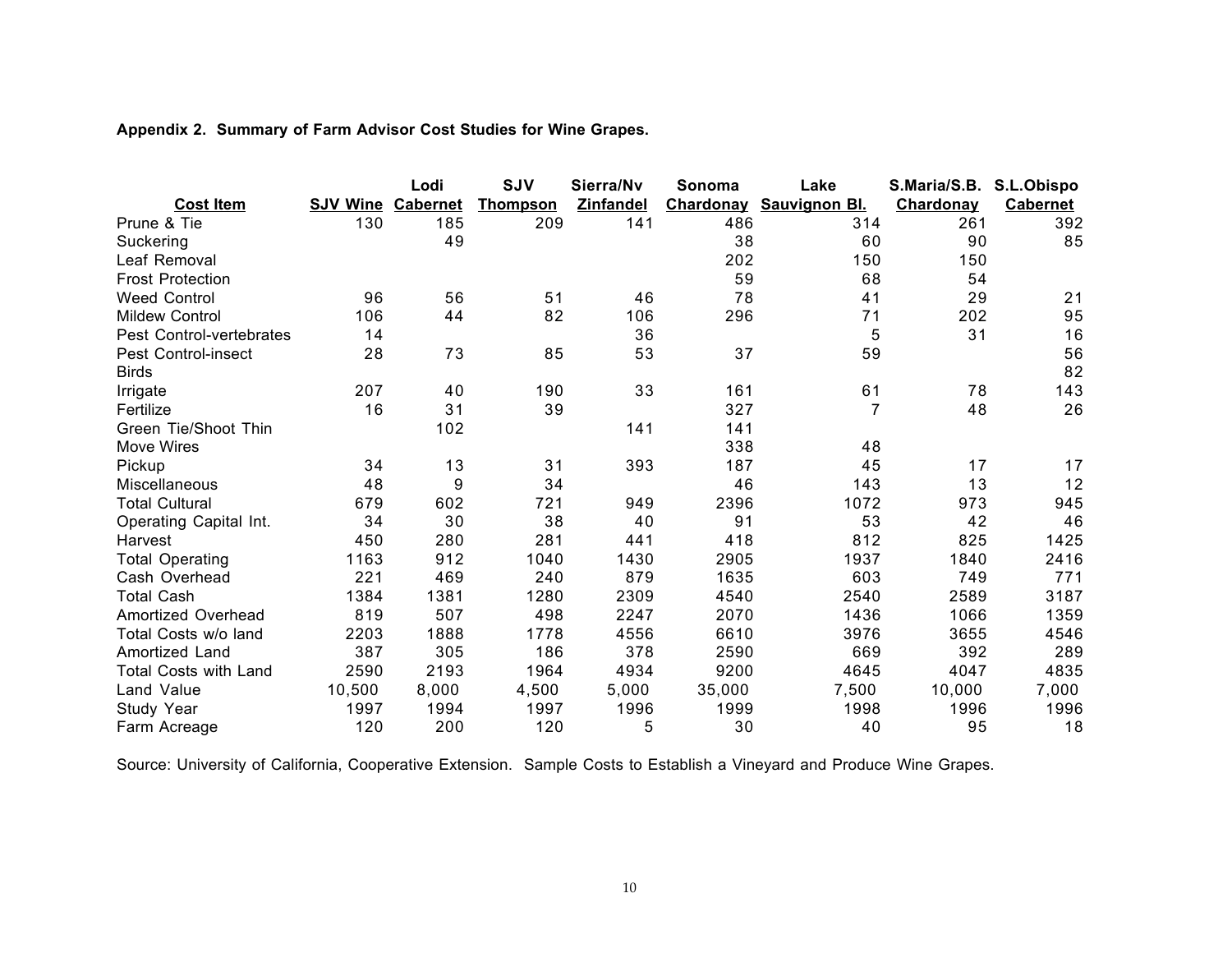## **Appendix 3. Five-Year Weighted Average Yields and Average Grower Returns by Variety and Region, 1995-99**

|                                      |                |            | White Wine Type                     |        | Red Wine Type |            |          |        |                                                       | Raisin    |
|--------------------------------------|----------------|------------|-------------------------------------|--------|---------------|------------|----------|--------|-------------------------------------------------------|-----------|
|                                      |                |            |                                     | French |               | Cabernet   |          |        |                                                       | Thompson  |
| State / County                       | District       |            | Chardonnay: Chenin Blanc: Colombard |        | Barbera       | Sauvignon: | Grenache | Marlot | Zinfandel                                             | Seedless* |
|                                      |                | Tons/Acre: | Tons/Acre:Tons/Acre                 |        |               |            |          |        | Tons/Acre: Tons/Acre: Tons/Acre: Tons/Acre: Tons/Acre | Tons/Acre |
|                                      |                |            |                                     |        |               |            |          |        |                                                       |           |
| <b>CALIFORNIA</b>                    |                | 5.84       | 7.52                                | 9.69   | 9.97          | 5.98       | 9.33     | 7.28   | 8.54                                                  | 8.64      |
| Mendocino                            |                | 5.03       | 6.50                                | 5.43   | 4.39          | 4.54       | 4.80     | 4.79   | 4.45                                                  |           |
| Lake                                 | $\overline{2}$ | 2.79       | 6.62                                |        | 3.19          | 4.06       |          | 3.86   | 5.91                                                  |           |
| Marin & Sonoma                       | 3              | 4.58       | 5.33                                | 6.61   | 4.51          | 3.91       | 3.50     | 4.75   | 3.84                                                  |           |
| Napa                                 | 4              | 3.61       | 2.53                                | 1.41   | 5.10          | 3.78       | 3.77     | 4.17   | 4.15                                                  |           |
| Solano                               | 5              | 8.75       | 10.59                               | 5.73   |               | 7.30       |          | 9.17   | 7.56                                                  |           |
| District 6: Various                  | 6              | 5.20       | 5.03                                | 4.05   |               | 4.33       | 1.75     | 7.83   | 3.59                                                  |           |
| Monterey & San Benito                |                | 4.73       | 5.27                                | 7.52   | 3.16          | 4.66       | 5.95     | 5.86   | 4.33                                                  |           |
| SLO, SantaBarbara, and Ventura       | 8              | 4.03       | 6.06                                |        | 4.88          | 5.35       | 5.72     | 5.82   | 6.33                                                  |           |
| District 9: Various (Exc Sac & Yolo) | Part Dist. 9   | 8.78       | 7.67                                | 5.32   |               | 5.17       | 5.24     | 8.13   | 13.76                                                 |           |
| District 10: Various                 | 10             | 4.43       | 2.62                                | 1.65   | 3.42          | 4.58       | 3.68     | 3.86   | 3.84                                                  |           |
| Sacramento & Yolo                    | Part 9, 11, 17 | 8.35       | 10.64                               | 5.85   |               | 6.03       |          | 8.97   | 8.47                                                  |           |
| Merced, San Joaquin, and Stanislaus  | Part 11, 12    | 9.65       | 5.79                                | 7.86   | 7.06          | 11.59      | 8.20     | 11.77  | 9.37                                                  | 8.39      |
| Fresno & Madera                      | Part Dist. 13  | 10.11      | 8.66                                | 10.42  | 10.67         | 14.77      | 9.83     | 10.29  | 12.91                                                 | 9.26      |
| Kern, Kings, and Tulare              | Part 13, 14    | 11.43      | 7.89                                | 9.77   | 10.89         | 9.51       | 10.95    | 8.32   | 14.42                                                 | 8.76      |
| Los Angeles & San Bernardino         | 15             | 2.67       | 1.50                                |        |               | 9.78       | 2.77     | 4.89   | 1.44                                                  |           |
| District 16: Various                 | 16             | 4.50       | 7.73                                |        |               | 5.63       | 2.08     | 5.70   | 7.11                                                  | 7.00      |
|                                      |                |            |                                     |        |               |            |          |        |                                                       |           |

## **FIVE-YEAR WEIGHTED AVERAGE YIELDS**

\* All uses (crushed, dried, fresh, canned, juice).

District 1: Mendocino County

District 2: Lake County

District 3: Sonoma and Marin Counties

District 4: Napa County

District 5: Solano County

District 6: Alameda, Contra Costa, Santa Clara, San Francisco, San Mateo, and Santa Cruz Counties

District 7: Monterey and San Benito Counties

District 8: San Luis Obispo, Santa Barbara, and Ventura Counties

District 9: Yolo County (Part), Sacramento County (Part), Del Norte, Siskiyou, Modoc, Humboldt, Trinity,

Shasta, Lassen, Tehama, Plumas, Glenn, Butte, Colusa, Sutter, Yuba, and Sierra Counties

District 10: Nevada, Placer, El Dorado, Amador, Calaveras, Tuolumne, and Mariposa Counties

District 11: San Joaquin County (Part) and Sacramento County (Part)

District 12: San Joaquin County (Part), Stanislaus, and Merced Counties

District 13: Madera, Fresno, Alpine, Mono, Inyo Counties, and Kings County (Part) and Tulare County (Part)

District 14: Kern County and Kings County (Part) and Tulare County (Part)

District 15: Los Angeles and San Bernardino Counties

District 16: Orange, Riverside, San Diego, and Imperial Counties

District 17: Yolo County (Part) and Sacramento County (Part)